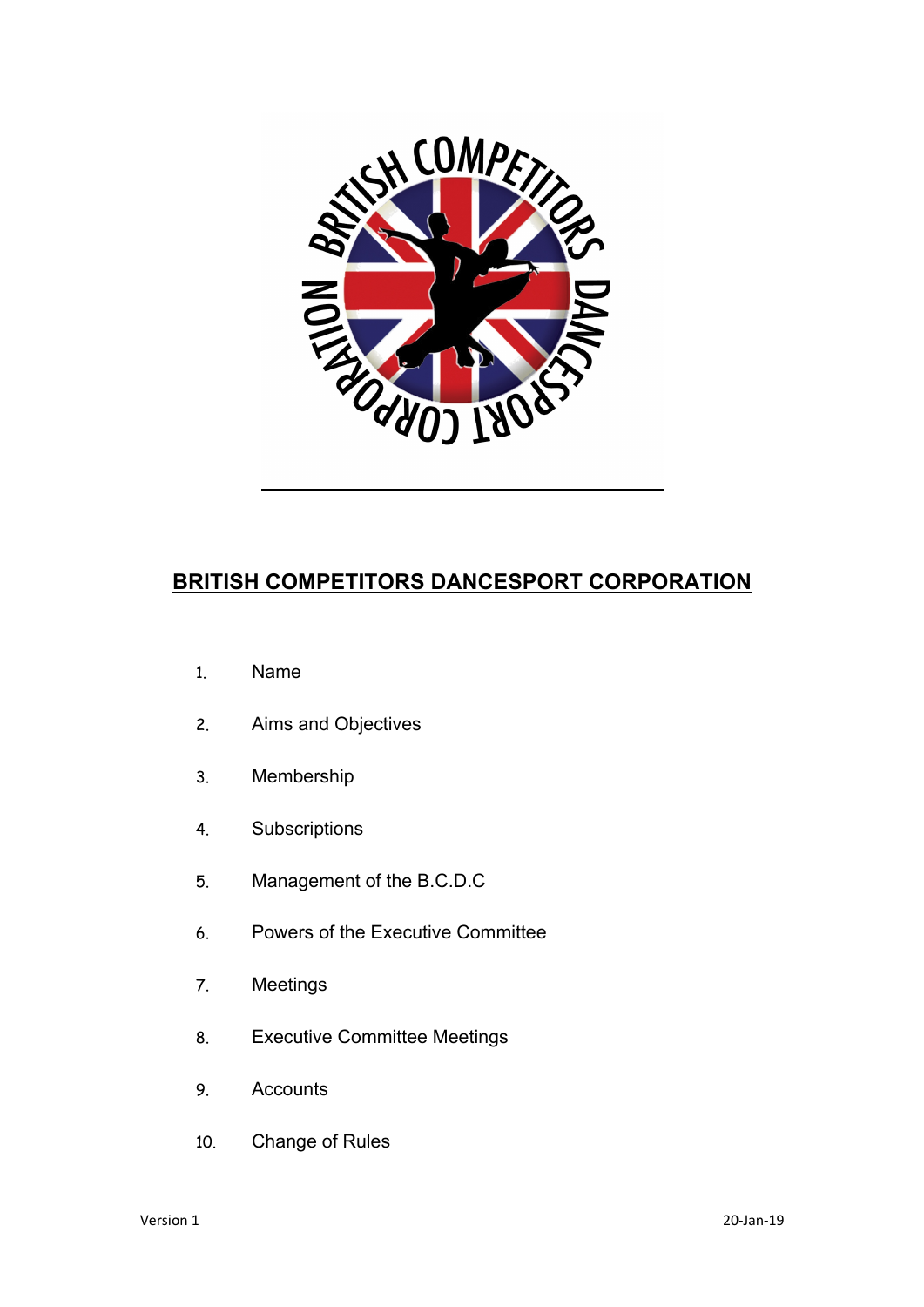# **B.C.D.C. Rules**

# **1. NAME**

The name of the organisation will be the British Competitors Dance sport Corporation (B. C. D. C.).

# **2. AIMS AND OBJECTIVES**

- (i) To protect and further the rights and interest of its members (British competitors).
- (ii) To uphold and advance the quality and standards of the British competitive dancing.

(iii) B.C.D.C. will seek to co-operate with all International and National bodies to further the successful organisation of competitive dance events that are held in a free and open manner.

(iv) To oppose any restrictive practices or regulations which seek to place barriers in the way of participation in open International and/ or Domestic competitions and towards British Competitors.

(v) B.C.D.C. will defend and seek to widen the access of its members to their business markets and networks.

(vi) B.C.D.C. will be a non-profit making organisation registered at companies house (British government company formations).

### **3. MEMBERSHIP**

(i) Membership of the B.C.D.C will be open to any person who is currently competing in professional dance competitions and who is registered as a professional competitor with the British Dance Council (B.D.C.). \*Doesn't state professional or amateur?

### (ii) **Cessation of Membership**

Full Membership will be deemed to have ceased upon notification of official retirement from professional competitions. Any member who has not competed for over one year may be required to substantiate his/her status as a current competitor to the Executive if voting rights are to be maintained. Any E.C. member will upon retirement be invited to complete their term of office.

### **4. SUBSCIPTIONS**

All members shall pay on admission to the B.C.D.C. an annual subscription 0f £10.00 per person, which shall be due on the 1<sup>st</sup> day of January each year. Voting rights will only extended to those members currently up to date with their subscriptions.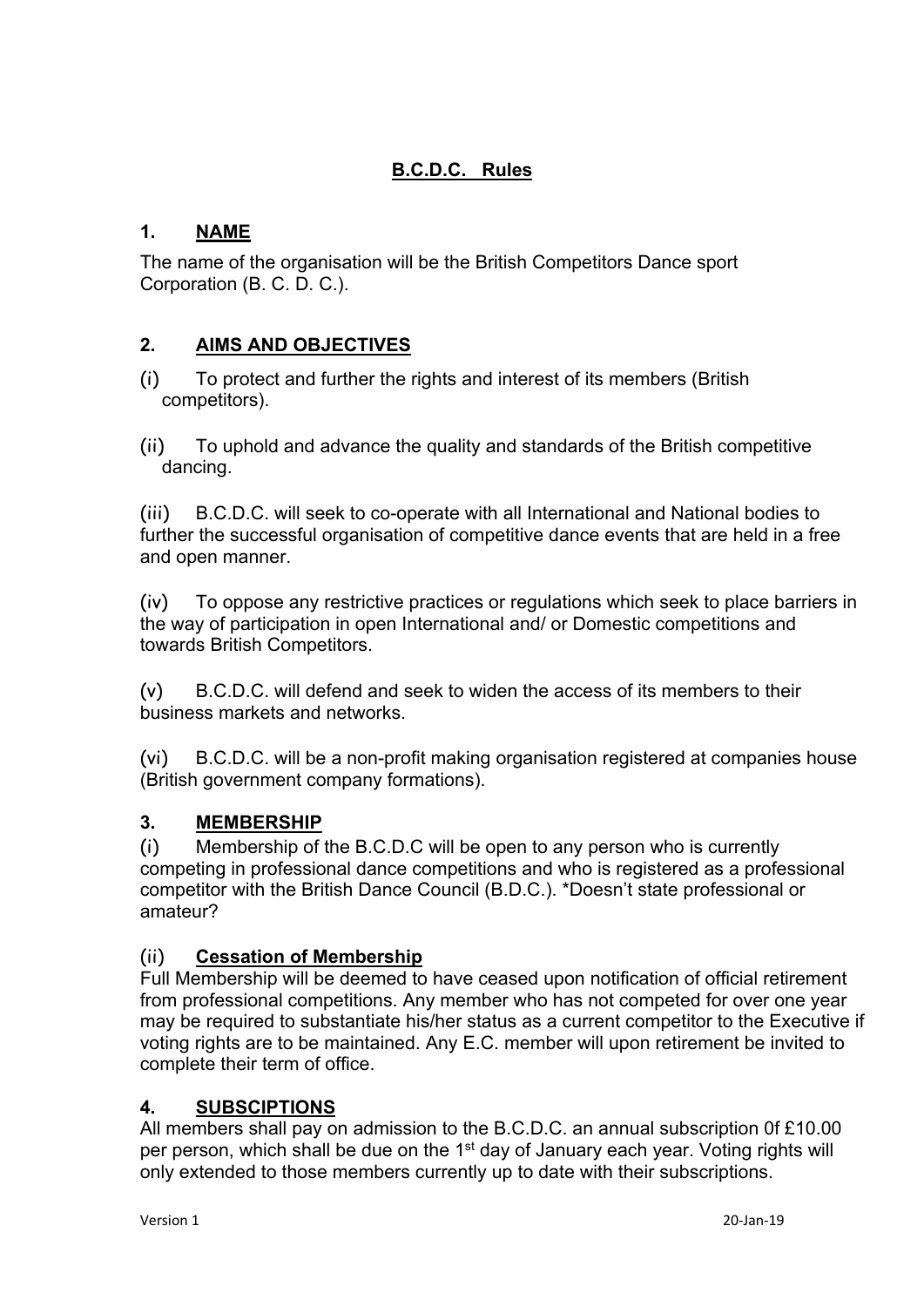# B.C.D.C. Rules -3- (cont.)

# **5. MANAGEMENT OF THE B.C.D.C**

(i) The management of the B.C.D.C. shall be entrusted to an Executive Committee.

(ii) The Executive Committee shall consist of 7 members, 5 to be elected at an Annual General Meeting and 2 who will be selected in accordance with current competition results.

(iii) Invitations will be extended to the highest placed couple in both Standard and Latin American to give either gentleman or lady of these couples the opportunity to sit on the Executive Committee

(iv) In the event of any invited member declining to serve on the Executive Committee, the invitation will then be extended to the next highest placed couples (in that style) to accept a seat on the Executive Committee.

 $(v)$  In the event of any invited member of the Executive Committee retiring competitions or resigning their seat on the Executive Committee, the procedure outlined in Rule 5.4 above will be followed and the invited member will take their seat at the next A.G.M.

(vi) In the event of the resignation or retirement of an elected member of the Executive Committee, Rules 6.3 will apply.

#### **6. POWERS OF THE EXECUTIVE COMMITTEE.**

- (i) The Executive Committee will be appointing the following officers:
	- 1. Chairman (Director of NFP Company)
	- 2. Vice-Chairman (Director of NFP Company)
	- 3. Secretary
	- 4. Event Co-Ordinator
	- 5. Treasurer

These appointments are to be made within one month of the Annual General Meeting.

An individual would be eligible for a Committee Membership position after being a Member of the BCDC organisation for one Membership year. A Member can be put forward for an Executive Committee Membership position after one year of being a Committee Member.

(ii) The Executive Committee will have the power to amend or delete any of these rules as an emergency measure. Any amendments must then be carried by a two-thirds majority of the members present at the next Annual General Meeting.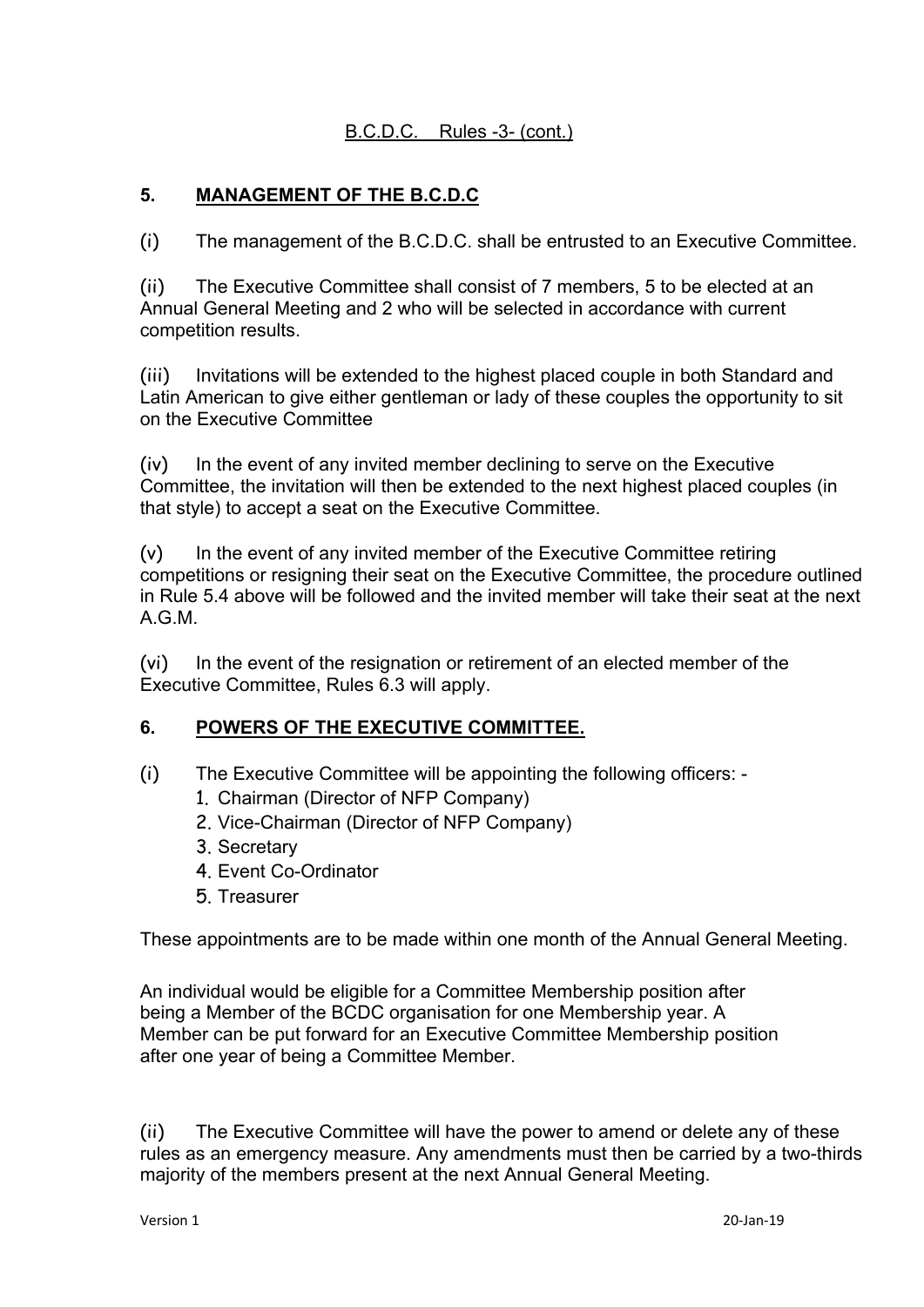(iii) The Executive Committee may, if the need arises, co-opt members to serve on the Executive Committee to fill any vacancy caused by the retirement or resignation of one of the elected members of the Executive Committee Meetings.

# B. C. D. C. Rules

-4- (cont.)

#### 6. (Continued)

**(iv)** In addition to the members of the Executive Committee, the Executive Committee may co-opt additional specialist members, either financial or advisory, the number to be decided by the Executive Committee, who shall be non-voting. Such persons need not necessarily be members of the Corporation and shall be required to relinquish such position on the request of the Executive Committee.

**(v)** Having exhausted all other alternatives the Executive Committee have the power to undertake disciplinary actions against any member who has broken B.C.D.C. rules or agreed policies or who has behaved in such a manner as to have brought the B.C.D.C. into disrepute. Disciplinary action may take the form of suspension of membership, expulsion, or the imposition of a fine or any other action the E.C. deems necessary. Any disciplinary action must be ratified at an Annual General Meeting or an extra-ordinary General Meeting. Any member who is the subject of disciplinary action must be given written notice by the Secretary of the complaints against him/her. The member then, if he/she has provided written notice within 21 days to the secretary, has the right to appear before the Executive Committee to defend the complaints against them. If the Executive Committee then decides on disciplinary action, an extra-ordinary General Meeting must be called within 21 days for ratification.

### **7. MEETINGS**

(i) The Annual General Meeting of the B.C.D.C. shall be held in Blackpool each year to coincide with the British National Dance Festival when the following business shall be conducted: -

- **1.** Chairperson's Report
- **2.** Statement of Accounts
- 3. Election of Executive Committee members (5)
- 4. Any other business that has been sent to the Secretary in writing and included in the Agenda and notice of meeting sent to all members.

(ii) Any proposition from members for inclusion on the agenda of the Annual General Meeting (including the nomination of members for the election